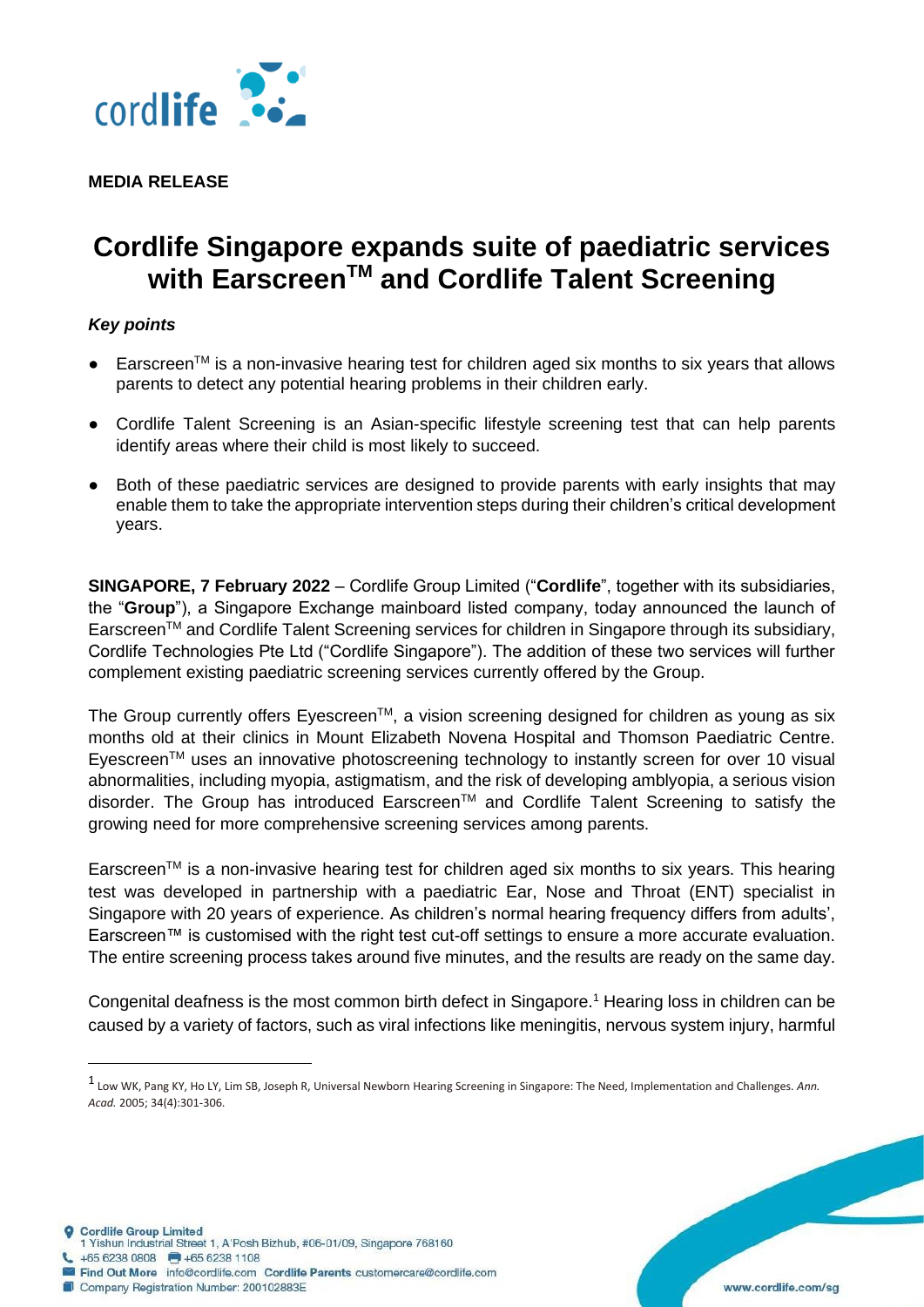

noise levels in the environment, or ototoxic medications. Congenital hearing loss is also possible, though it may not be detectable until the child is older. Delays in diagnosis and intervention can affect speech, language and psychosocial development, leading to poor academic performance. Early intervention is critical for children diagnosed with hearing loss to ensure they have appropriate access to sounds in order to improve their speech, language and learning outcomes. Research has shown that 4 in 5 affected children had normal language quotients due to early diagnosis and intervention $2$ 

Cordlife Talent Screening is a lifestyle screening test designed specifically for Asians that employs a scientific approach to help parents identify areas where their child is most likely to thrive. Cordlife Talent Screening provides insights in the areas of character traits, talents, learning abilities and sport attributes using a combination of cutting-edge technology and Asian genome-wide association studies.

As children learn and develop faster in their first few years of life, laying a solid foundation for them during this period can help them achieve academic success, economic success, and happiness later in life. Parents only need to have their child screened once to receive a comprehensive insight report that will last the rest of their child's life. The Cordlife Talent Screening insight report will include recommendations tailored to the child's needs in order to help them reach their fullest potential. Parents can collect their child's saliva sample effortlessly and quickly in the comfort of their own homes using the oral swab sticks provided, and results will be available in six to eight weeks.

"Parents always want the best for their children, and they have recognised the value of taking preemptive measures," said Ms Janice Ong, CEO of Cordlife Singapore. "Both Earscreen™ and Cordlife Talent Screening can help parents and their children better prepare for critical development years so that they can achieve their maximum potential in life."

**### End ###**

2 Yoshinaga-Itano C, Coulter D, Thomson V. Developmental outcomes of children with hearing loss born in Colorado hospitals with and without universal newborn hearing screening programmes. *Semin Neonatol.* 2001;6(6):521-529.